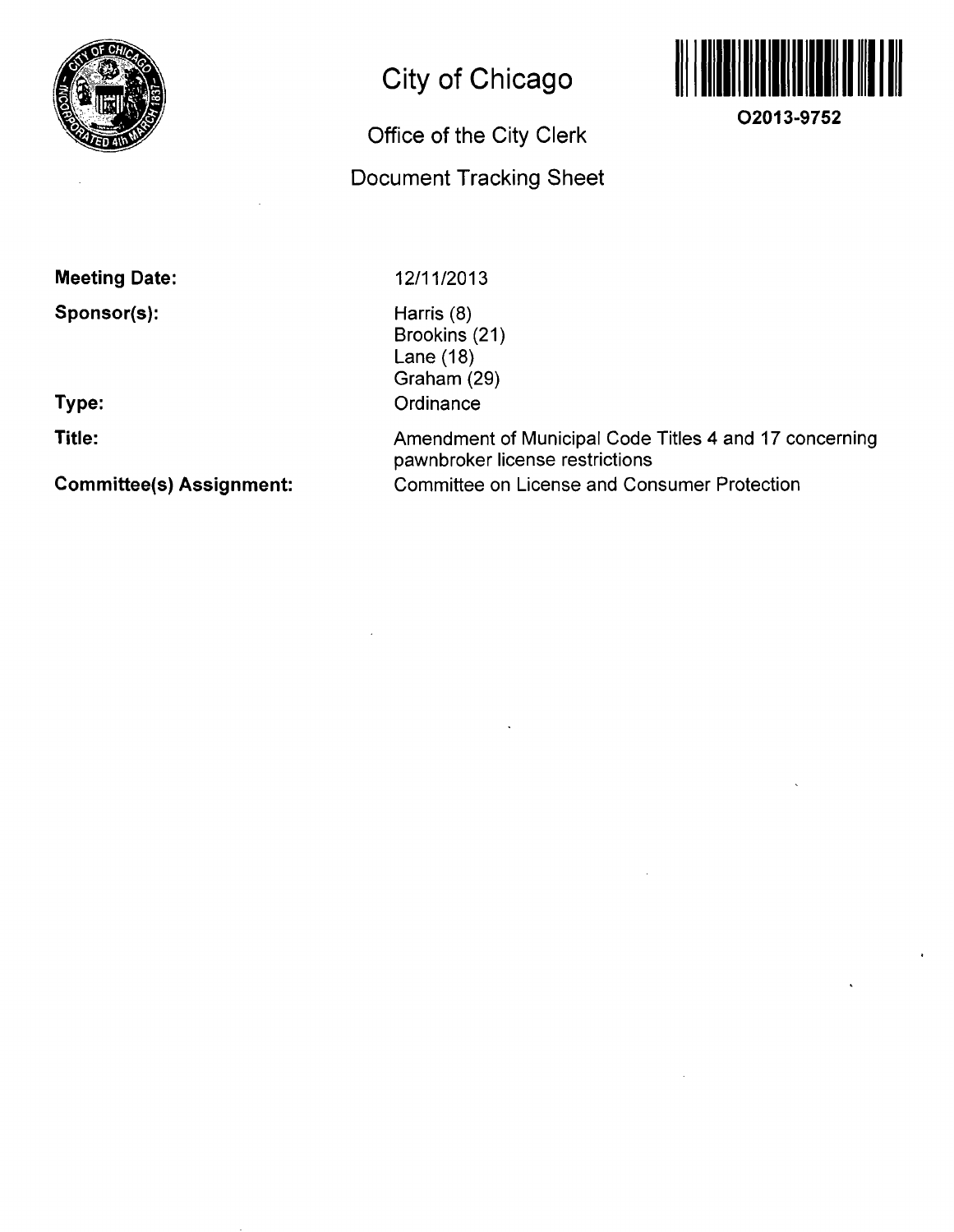### **ORDINANC E**

### **BE IT ORDAINED BY THE CITY COUNCIL OF THE CITY OF CHICAGO:**

SECTION 1. Chapter 4-240 of the Municipal Code of Chicago is hereby amended by inserting a new Section 4-240-045, as follows:

#### **4-240-045 License — Limitations — Restrictions.**

Number of licenses issued. In order to maintain public safety, the number of pawnbroker licenses issued under this chapter shall be limited in the City of Chicago by population. Specifically, there shall be no more than one licensed pawnshop per every 36,000 residents with a maximum total number of 75 pawnshops citywide.

(b) Review of license limitation. The total number of pawnbroker licenses shall remain limited to 75 or fewer licenses until such time that the population of the City of Chicago exceeds 3 million residents. Once the City of Chicago population exceeds 3 million residents, the City Council may undertake a review and analysis by aldermanic ward to determine whether the number of pawnbroker licenses authorized to be issued under this section should be increased to reflect the growth in the City's population.

(c) Pawnbroker license moveable. A pawnbroker license issued under this chapter may be moved to a new location in conformity with the requirements of the Chicago Zoning Code.

SECTION 2. Section 17-9-0127 of the Chicago Zoning Ordinance, Title 17 of the Municipal Code of Chicago is hereby amended by deleting the language stricken through and by inserting the language underscored, as follows:

17-9-0127 Pawn shop. A pawn shop may not be located within 1,000 5,000 feet of another existing pawn shop.

SECTION 3. This ordinance shall take full force and effect upon its passage and approval.

MICHELLE A. HARRIS Alderman, 8<sup>th</sup> Ward

LONA LANE

Alderman, 18<sup>th</sup> Ward

HOWARD B. BROOKINS, JR

Alderman, 21<sup>st</sup> Ward

DÉBORAH L. GRAHAM Alderman, 29<sup>th</sup> Ward